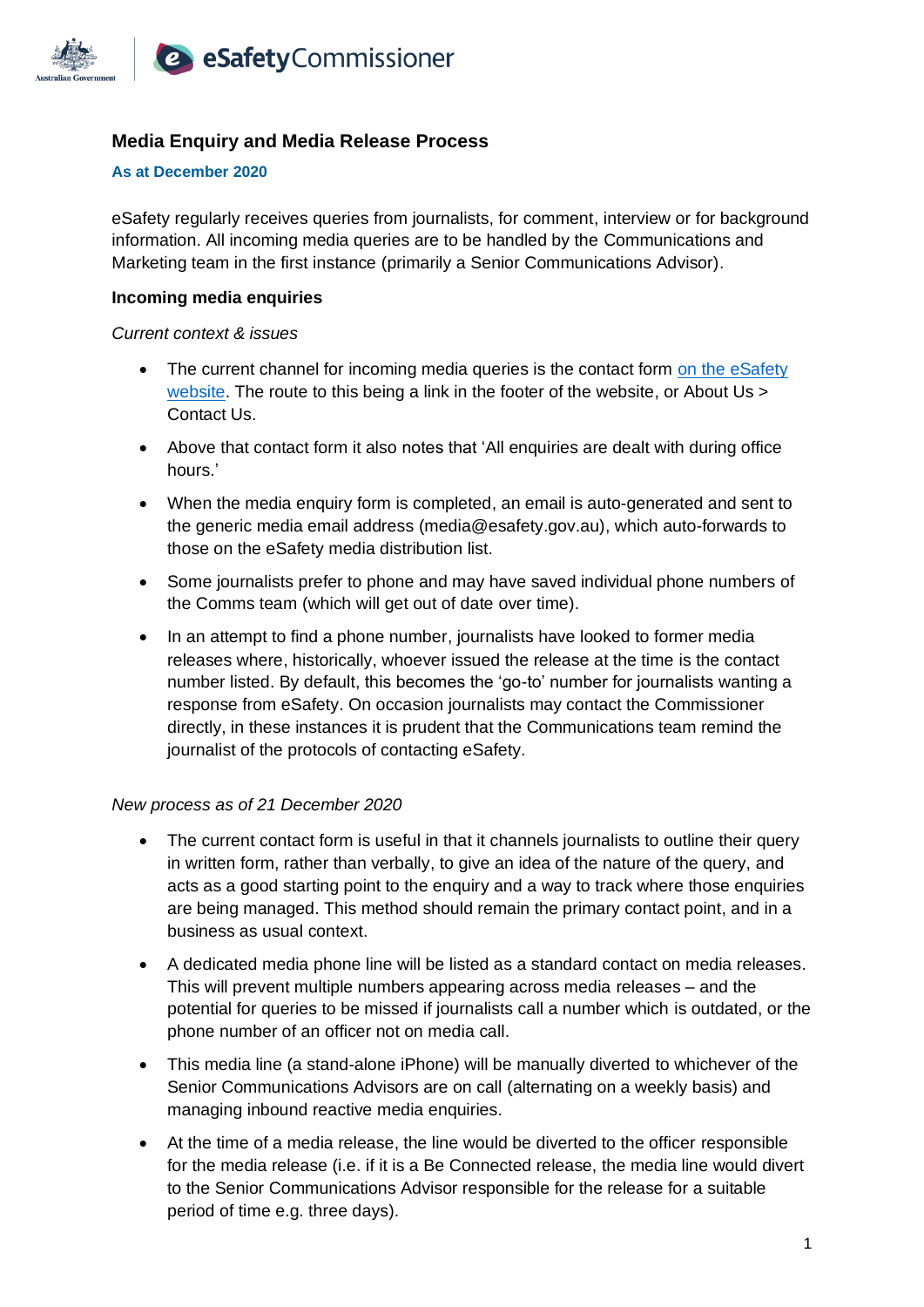

## Incoming reactive media query

In business hours: [Via Media enquiry form on the eSafety website] > email autogenerated and sent to media@esafety.gov.au for the two Senior Communication Advisors for action as per process below. Those queries will be predominantly managed by whoever is on call that week.

Outside business hours: Officer takes responsibility for monitoring and managing the eSafety inbound email media enquiries and will have the media line number diverted to their work mobile phone.

### **Queries management**

eSafety provides background and comment where the query falls within our role and remit. Where the query falls outside our remit it is referred to the relevant agency (i.e.)

| <b>Title</b>                                  | <b>Responsibility</b>                                                               |
|-----------------------------------------------|-------------------------------------------------------------------------------------|
| <b>Commissioner or Acting</b><br>Commissioner | Main spokesperson for eSafety                                                       |
| <b>Other Executive members</b>                | Spokespeople for field-specific areas in the event of<br>Commissioner's delegation. |

- Special exemptions to this may be made in unique circumstances upon the Commissioner's approval (e.g. a low-risk background briefing on a specific issue with a specialist). Ordinarily, a member of the eSafety Executive and/or a Communications representative should also be present for such a circumstance.
- The usual method of response to an enquiry is attributable quotes to the Commissioner or Acting Commissioner. When eSafety wishes to release a nonattributable statement, Communications will request that the quote is attributed to 'an eSafety spokesperson'.

The standard process for managing a media query and sign off process is:

- $\Rightarrow$  Enquiry received via eSafety website, email or phone
- $\Rightarrow$  Relevant Senior Communications Advisor drafts response (with subject matter experts where required, and that area's Exec member, where required)
- $\Rightarrow$  Senior Communications Advisor sends to Comms Manager to review
- $\Rightarrow$  Comms Manager to discuss with EM as needed (or if controversial/ politically sensitive)
- $\Rightarrow$  Senior Communications Advisor to send to Commissioner for review and approval (copy in Comms Manager and EM of Comms)
- $\Rightarrow$  Senior Communications Advisor responds to journalist.